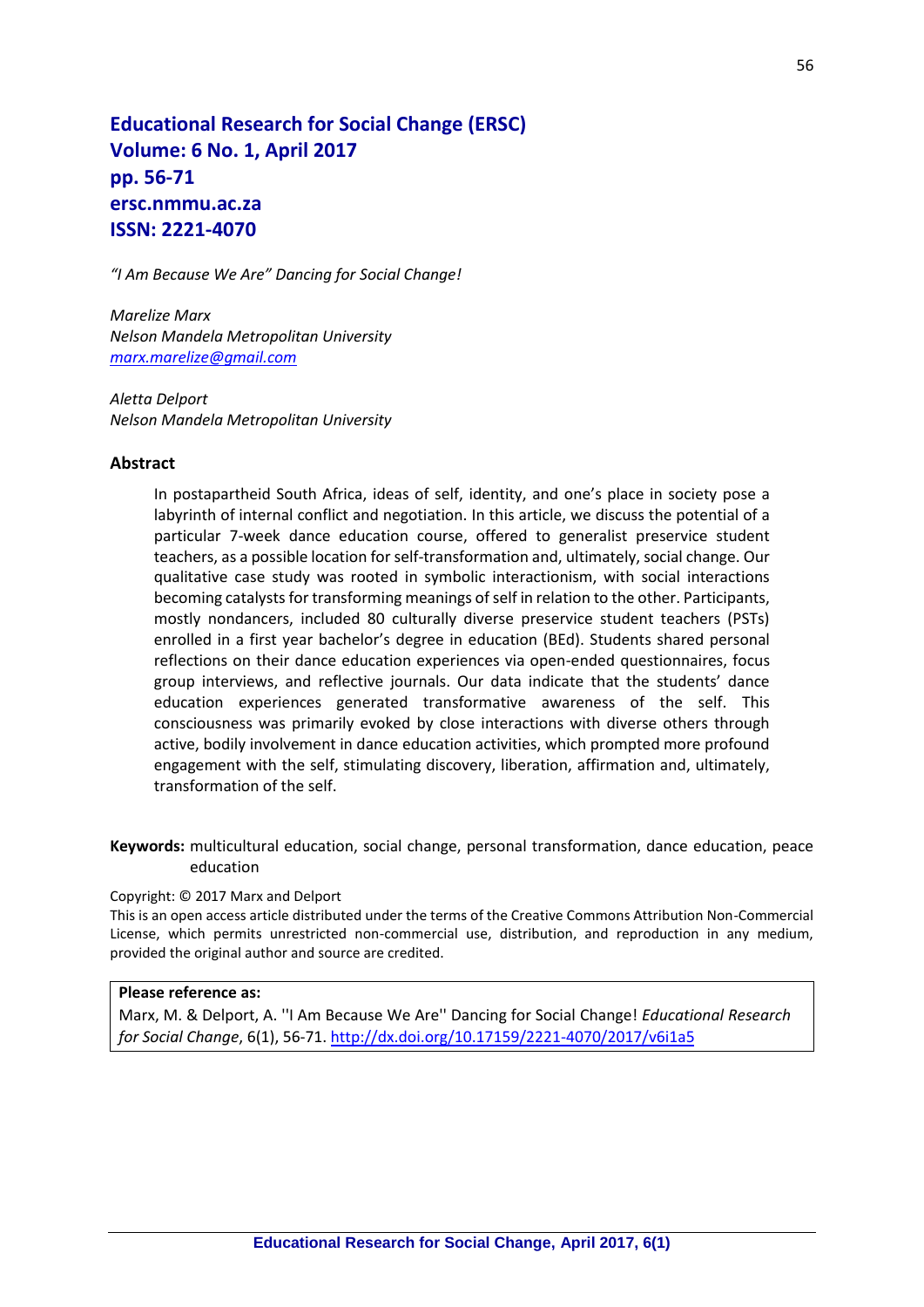## **Introduction**

The South African Constitution (1996) values and promotes the recognition of dignity, equality, and authenticity for all South African citizens. The country's motto, "Unity in Diversity," reflects an ideology aimed at the unification of distinctly diverse groups of people, all living together in harmony without compromising their unique and distinctive identities. The reality, however, is that in postapartheid South Africa, predicaments of the self in terms of dignity, equality, recognition, uniqueness, authenticity, and identity still persist, impeding social change (Soudien, 2012). It is our proposition that these challenges can be addressed through education, with educational programmes focusing on recognition of sameness and difference, equality and social cohesion (Blum, 2014; Luong & Nieke, 2014).

In this article, we discuss the potential of a particular dance education course offered at a South African tertiary institution to generalist, preservice student teachers to promote social change in particular, with regards to transforming notions of self in a culturally and politically diverse postapartheid classroom.

## **Background**

Rather than promoting unity amongst diverse groups, the previous South African apartheid government enforced and decreed segregation of groups according to culture, race, and ethnicity. This separation inadvertently influenced individuals' self-esteem, agency, and aspirations at personal as well as collective levels. It also informed personal and collective stereotypical perceptions of self and other reinforcing, for example, generalised assumptions of white Western supremacy, giving rise to discrimination against all "non-white" people, including indigenous African citizens. Today, many South African citizens, including those born after 1994, are still grappling with feelings of inferiority, anger, resentment, disillusionment, shame, and guilt. The reality is that acute awareness of apartheidrelated injustices still prevails as "knowledge in the blood," in other words,

*knowledge embedded in the emotional, psychic, spiritual, social, economic, political, and psychological lives of a community. . . . Knowledge in the blood is habitual, a knowledge that has long been routinized in how a second generation see the world and themselves, and how they understand others. (Jansen, 2009, p. 171)* 

This discomforting "knowledge" inadvertently informs South Africans' perceptions of the self. In addition, the so-called "new" South Africa remains contaminated with racism, xenophobia, colonialism, imperialism, cultural disparity, and psychological despondence, which further diminishes and disrupts the individual's self-esteem as it chains the individual to the prison of stereotype. Awareness of adverse public generalisations and stereotypes of collective identities invoke a "double consciousness" (Du Bois, 1903, p. 3), leaving individuals acutely vulnerable because it often manifests as internalised self-disgust, diminished self-esteem, or reluctance to identify the self with a particular ethnocultural collective (Smith & Riley, 2009). In this regard, Bell (2007) and Soudien (2008) held that continued experiences of discriminatory practices deprive individuals of reaching their full potential; they give rise to self-doubt and low self-esteem, inhibiting agency, aspirations, and self-determination.

Recent student protests at several South African universities, sparked inter alia by the #Rhodesmustfall1, #Feesmustfall2, and #OpenStellies3 campaigns, confirmed innumerable unresolved social and political challenges experienced by students. South African educational institutions are indeed complex, multifaceted sites of paradoxes and challenges, with students often confronted by

<sup>1</sup> https://www.facebook.com/RhodesMustFall

<sup>2</sup> https://www.facebook.com/nmmufmf/

<sup>3</sup> https://twitter.com/openstellies?lang=en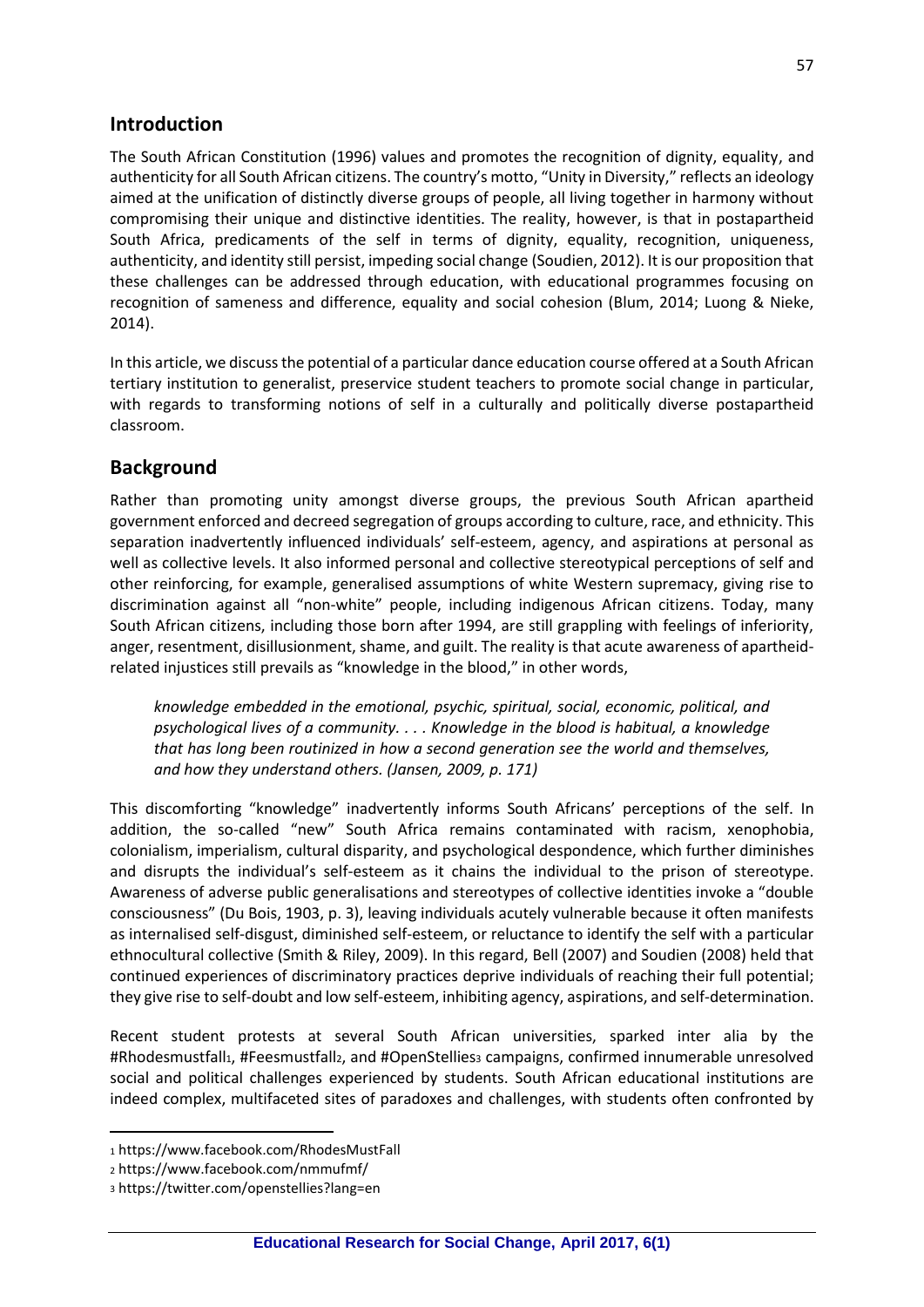distorted and conflicted perceptions of self, other, and society, in particular with regard to notions of association, rights, and privilege (Luescher, 2016; Soudien, 2012). Negotiations and renegotiations of formerly held perceptions about self and other—as inhabitants of the African continent—are thus at present complex personal tasks, leaving many students angry, frustrated, confused, anxious, and despondent (Adams, van de Vijver, de Bruin, & Bueno Torres, 2014; Costandius & Bitzer, 2014). South African society is undeniably in dire need of more effective strategies to bring about social change, "heal the divisions of the past" (Constitution, 1996, p. 1243), and restore the dignity of all citizens.

In this regard, Delport (2009) emphasised that social change should be conceived as a complex, profound, and double-layered process, constituting transformation at two reciprocal levels, namely the *infrastructural* and the *superstructural*. The superstructure denotes the political sphere, evident in structural societal changes including new policies and legislations. The infrastructure, on the other hand, refers to the personal sphere, involving the pre-political dispositions of each individual citizen. Delport (2009, p. 158) explained:

*At the core of the infrastructure are individuals' needs and happiness, their relationships and their ideas about life and development. At the core of infrastructural transformation are the conversions pertaining to these aspects. The infrastructure is more fundamental to social transformation than the superstructure, because to a large extent, the legitimacy and maintenance of the superstructure depends on the infrastructure.* 

Hence, social change is not merely brought about by new, amended policies and legislation. In essence, sustainable social change implies transformation of the self, evident in attitudinal and behavioural changes leading to enhanced social interactions between diverse people. Such inner transformation however cannot be enforced from outside, but needs to be nurtured and cultivated within each individual (Delport, 2009; Oloyede, 2009). In this regard, it is generally accepted that the education domain constitutes the ideal artery for social change, because this is the primary space where ideas of self and other can be nurtured and inner, personal transformation engendered (Blum, 2014; Delport, 2009; Luong & Nieke, 2014).

# **Dance Education**

Dance education is a compulsory component of the Creative Arts learning area currently implemented in South African primary schools. Hence, it is included as a stand-alone component in our preservice student teachers' course work. At this juncture, it is necessary to distinguish between *dance education* and *dance training*. According to Koff (2000), the primary aim of dance training is to equip an individual dancer with the necessary skills, control, and technique to master a performance. Dance training is therefore applied in relation to dance as performance art. The aim of dance education, on the other hand, is to enable *all* individuals to develop the skills necessary for personal expression through bodily movement in a nonverbal manner (Koff, 2000). Hence, whereas dance training is end-product orientated, dance education foregrounds the value of the creative processes involved during the dance-making process. It is aimed at fostering the general holistic development of an individual (Eddy, 2009). It goes without saying then, that dance education teaching strategies differ vastly from those of dance training, as further discussed in subsequent sections of this article.

# **Theoretical Underpinning: Symbolic Interactionism**

This research study is primarily rooted in *symbolic interactionism* as proposed by George Herbert Mead (as cited in David, 2010), Plummer (2004), Herbert Blumer (1986), and Norman Kent Denzin (2009). As theoretical framework, symbolic interactionism served as a lens, in other words, an existing working theory and philosophy underpinning the manner in which we approached this study. Symbolic interactionism is premised on the assumption that human beings have the capacity to produce symbols of meaning, which enable the production of history, culture, and communication (Plummer, 2004).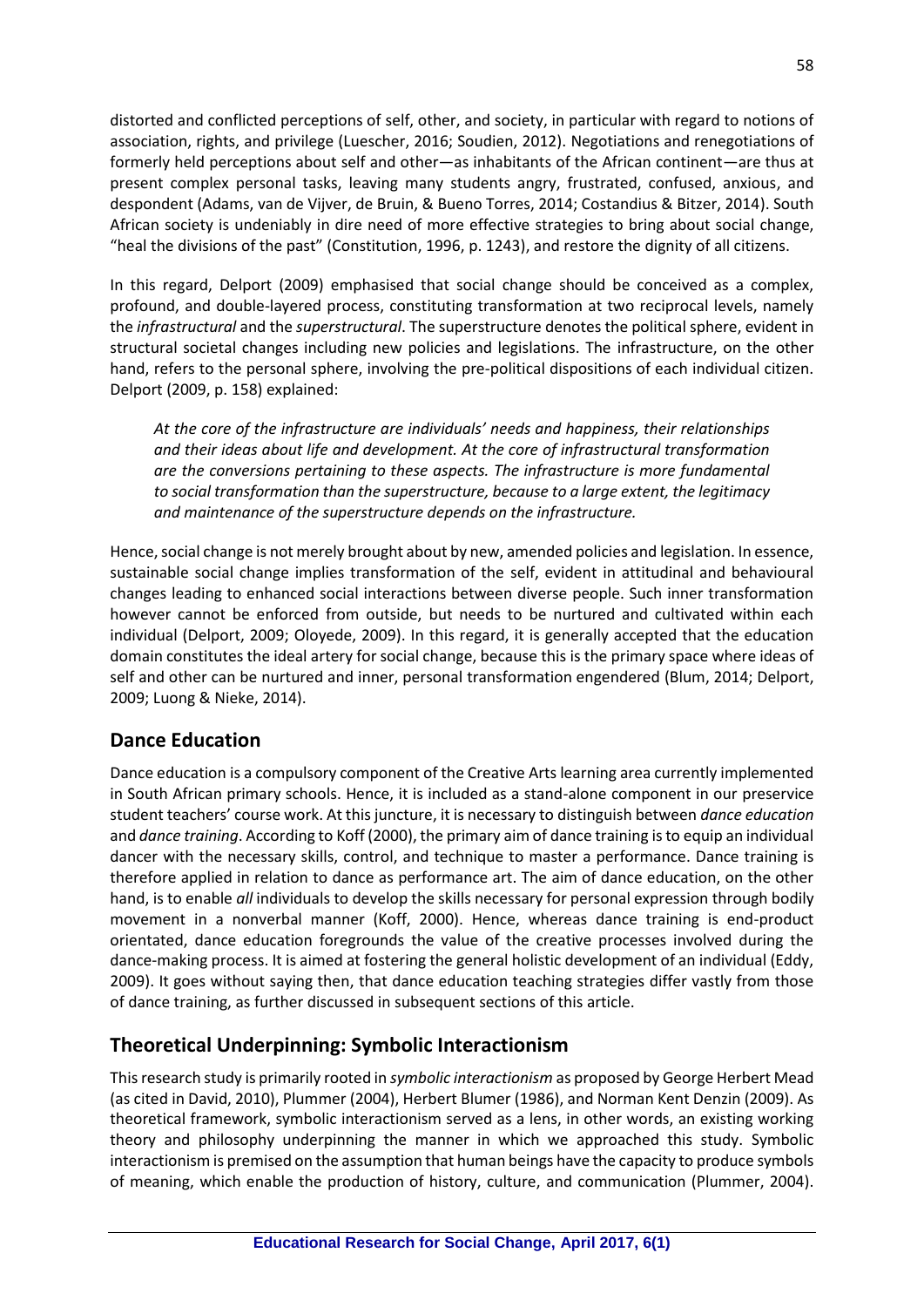Meaning here is viewed as *social products* formed through social interaction, hence created "in and through the defining activities of people as they interact" (Blumer, 1986, p. 5). Human beings' reactions towards "objects" (which include people) depend on the meanings these objects hold for each individual.

Cooley (1907/2010) reminds us that a person's cognitive processes are connected to the thoughts of predecessors, companions, and the collective. An individual's interpretation of meaning is consequently related to these. Interpretation, however, requires more than mere application of conventional meanings. Rather, it requires a process by which meanings are reevaluated and adjusted as instruments for generation of action (Blumer, 1986). Of particular relevance for this study is Atkinson and Housley's (2003) assertion that meanings can be transformed in order to adjust reaction and social conduct towards objects (including people). This revision of meaning occurs during an inner dialogue through which the individual communicates and interacts with the self (Atkinson & Housley, 2003). It is through these interactions with the self that individuals are able to construct conscious action towards the other and the world, rather than responding through mere automation (Blumer, 1986).

Symbolic interactionism therefore focuses primarily on ideas of self, how the self adapts to others, how the self constructs order, and how the self constructs civilisation (Plummer, 2004). It therefore conceptualises society as "people engaged in living" (Blumer, 1986, p. 20). Life involves interactions with others, during which persons both designate and interpret meaning in order to develop and adapt to others and society. In other words, reciprocal interactions with others generate acts through which life and society are organised. As interactions with objects, the other and the self change over time and circumstance, meanings also evolve, adapt, and develop (Plummer, 2004). The self is thus viewed as social and subsequently inseparable from social life. In this regard, symbolic interactionism focuses not only on the self, but also on "collective behaviour" and "how people do things together" (Plummer, 2004, pp. 1105–1106). Denzin (1969/2010), accordingly, saw symbolic interactionism as predicated on the following methodological principles:

- Meaning is informed by social construction, which necessitates an investigation into both the meaning making system of individuals, and the implications of interactions between meaning making systems.
- Certain interpretations of meaning are implicit and others are negotiated.
- Meaning fluctuates during interaction, as interpretation of meaning is negotiated.
- The locality of interaction affects behaviour. This includes the specific people involved, the environment of the interaction, associated meanings during interaction, as well as the amount of time dedicated to interaction.

In essence, symbolic interactionism promotes social interaction as a platform where individuals can engage and interact not only with others, but also with the self during inner conversations with the self, in order to change meaning (Plummer, 2004). This study focuses primarily on transformed meanings of self. We argue that dance education can serve as a unique platform where profound interactions with the other (and the self) can promote transformations of the self, in a manner that ultimately can affect social change.

# **Contextualising this Study**

This study focuses on a particular dance education course that forms part of a general teacher education programme for nondance specialist students aspiring to become generalist primary school teachers, teaching diverse South African learners in diverse schooling contexts. The dance education component constitutes one stand-alone section of a compulsory general arts education course. It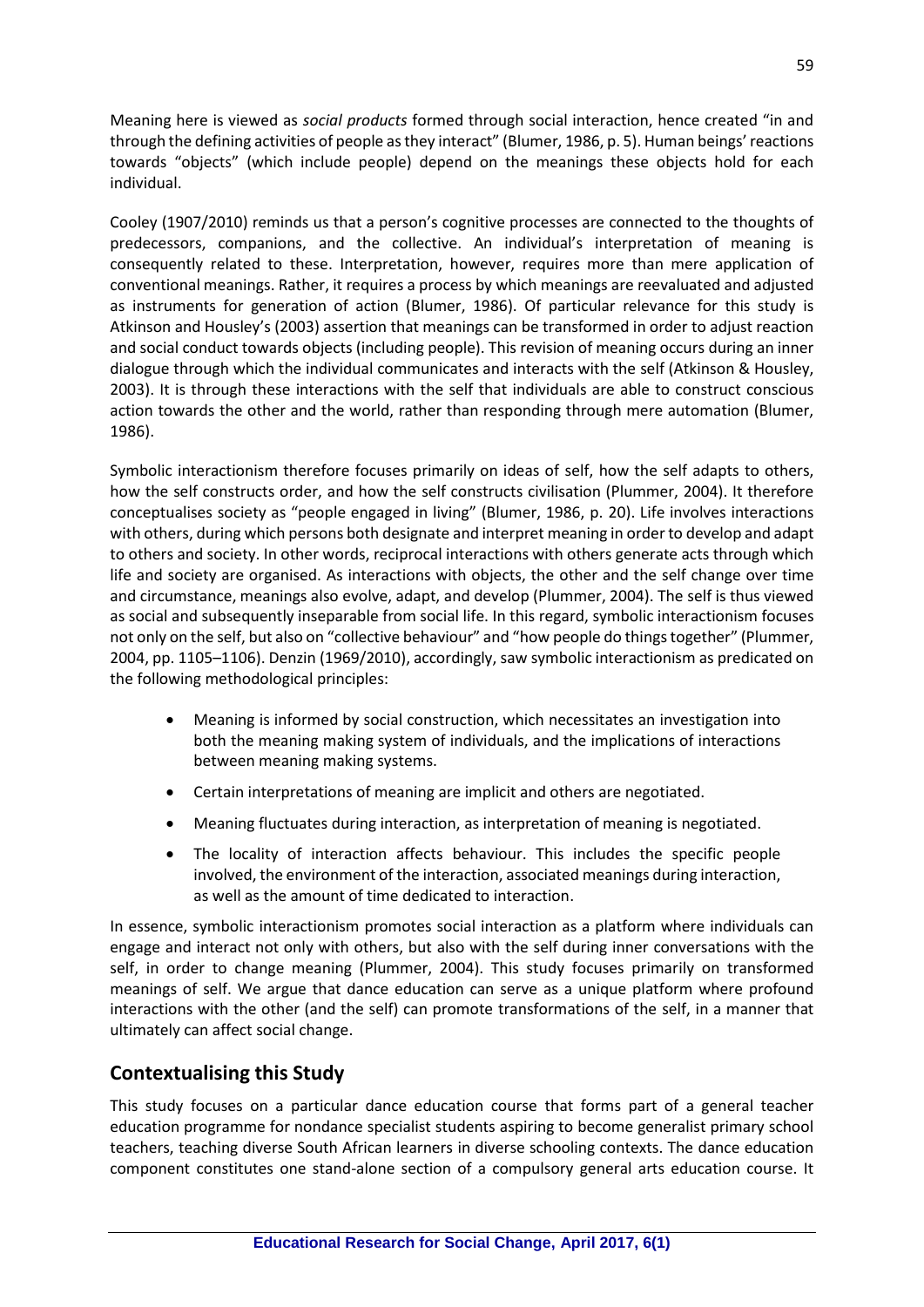focuses on dance teaching and learning strategies aimed specifically at fostering general holistic development of culturally diverse young South African learners (Eddy, 2009; Koff, 2000). This particular course comprises only seven lectures. Each lecture lasts 75 minutes, resulting in approximately nine contact hours in total. Inadequate time allocation unfortunately hampers skill, aesthetic, technique, and pedagogic development, allowing only a brief overview of subject content material. The primary focus of this course is on practical and pedagogical aspects associated with facilitation of creative movement activities and ethnocultural dances, core components of dance education as described in the South African national school curriculum (Department of Basic Education, 2011).

Creative movement in this context involves activities where participants explore and expand their repertoire of natural play movements in expressive and creative ways (Kauffman & Ellis, 2007). In this study, creative movement activities involved collaborative dance-making in small groups of approximately five student teachers each. Students were provided with a set of specific objectives and parameters in which to, collaboratively, create a dance. These objectives usually highlighted a specific formal dance element. Explorations of space, for example, were facilitated as: "Design a dance that includes three different formations plus an ending." Students were allowed approximately 15 to 20 minutes to design and practise the dance, after which they performed it to the class. After each group's performance, formative feedback was shared with all the students, emphasising basic aesthetic criteria for movement evaluation. These creative movement activities constituted the major component (90%) of each lecture session.

The remainder of the study was dedicated primarily to (attempted) Africanisation of dance education through the teaching of diverse ethnocultural dances. The term, ethnocultural dances, is used here to refer to "traditional" South African ethnocultural dances associated with for example Zulu, Afrikaner, and Xhosa cultures. The term also encompasses recently evolving contemporary dances associated with particular indigenous ethnocultural communities, such as the *Kaapse Klopse—*an integrated dance and music style associated with the Cape Malay (Bruinders, 2012)—and the *township jive*, which germinated from the *swing* in Sowetan canteens and social events, spreading to other townships during times of political oppression (Glasser, 2000). Due to limited time, the teaching of diverse ethnocultural dances was basic and rudimentary, with students mainly imitating and mastering movements demonstrated by Marelize, the dance education lecturer.

This dance education study therefore actively engaged students in collaborative dance-making processes and learning a variety of ethnocultural dances. Although collaborative dance-making resonates with African teaching and learning methods, and diverse ethnocultural dances are celebrated, we cannot rightfully claim this course as Africanised. From a critical stance, it is clear that certain colonial influences remain evident because of hegemonic practices. Both authors are white Afrikaners with solid Eurocentric, Western grounding in the arts. Application of a single set of aesthetic criteria—Eurocentric in this case—for this dance education study was inherently exclusionary.

Diverse ethnocultural groups often subscribe to diverse sets of aesthetic criteria that indicate so-called "good" dance practice and performance. In African dance, for example, a main indicator of good performance regards the extent to which the audience participates through verbal encouragement and clapping during the performance (Adinku, 2004; Edwards, 2010). Western traditions, however, require silence and restraint during performances. In a culturally diverse classroom, insistence on such a response during performances can be viewed as hegemonic because it not only gives preference to a Western aesthetic, but also literally and figuratively negates and silences the voice of the African aesthetic, and the African person, for the duration of the performance. Emphasis on a Western aesthetic thus deeply sustains a colonised curriculum. Also, if these dance education sessions result in students adopting a foreign aesthetic, a sense of belonging and identification with their own ethnocultural group gets disrupted, which could indeed inhibit intracultural sustainability, ultimately hampering intracultural cohesion (Rowe, 2008). In addition, such practices can inadvertently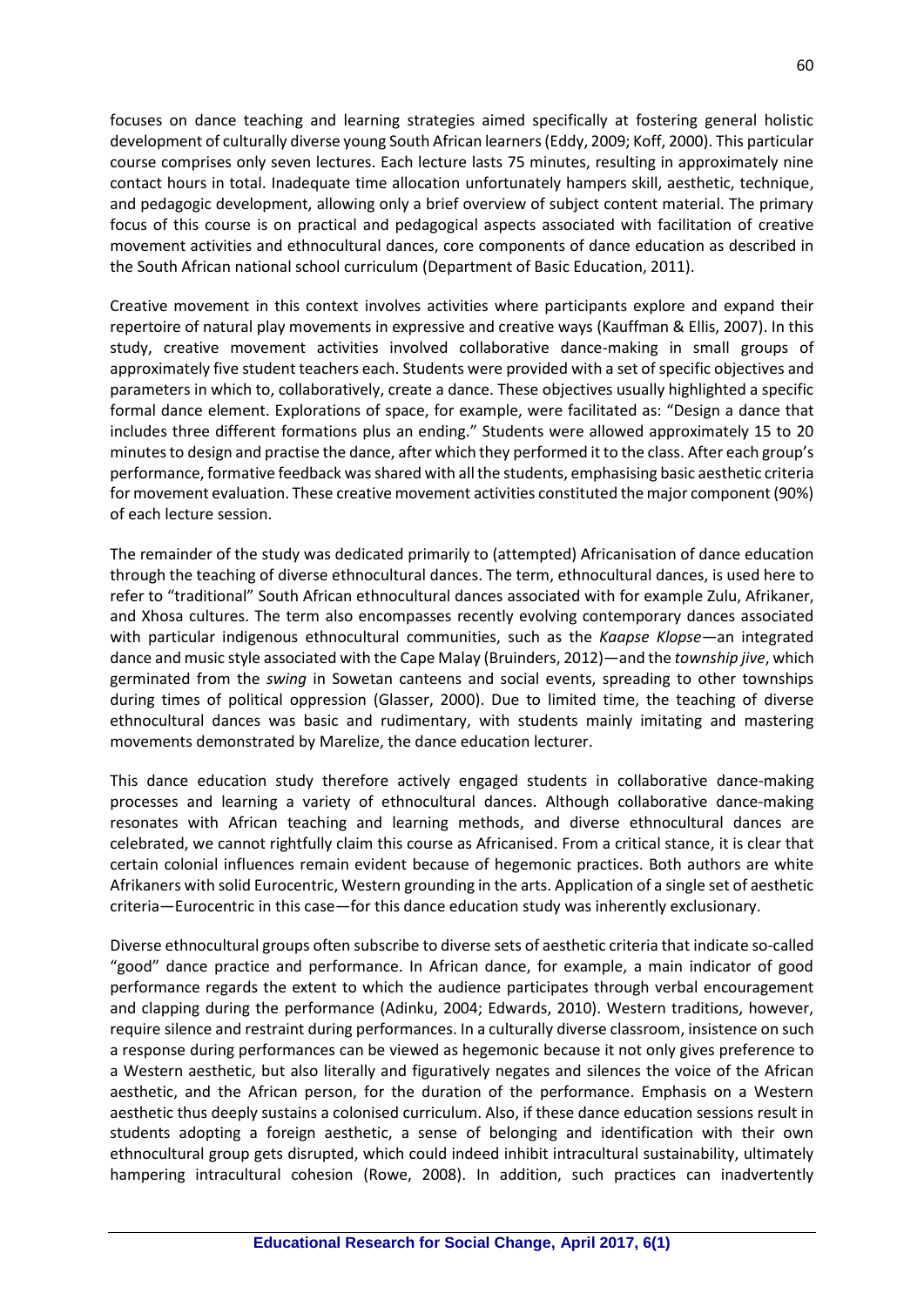destabilise and subvert notions of self, which can fuel innate perceptions of inferiority with students losing confidence in their unique cultural identities, their own authentic creative works and, subsequently, themselves.

The teaching of ethnocultural dances through demonstration, as was the case in this study, can also be problematised as hierarchical, reinforcing unequal power relations in the classroom (Rowe, 2008). Such dance movement demonstrations could be interpreted as inauthentic, necessarily influenced, informed, and affected by Marelize's own internalised, Western-based cultural and social orientations (Ashley, 2014; Bond, 2010; Rowe, Buck, & Martin, 2014). At a more practical level, we also admit that time constraints during lectures did not allow appropriate contextualisation of each ethnocultural dance, raising concerns regarding essentialism and exoticism (Ashley, 2014; Bond, 2010; Risner & Stinson, 2010). Simplistic and superficial teaching of ethnocultural dances potentially disregards the aesthetic value that the particular dance has for its members: the specific meaning that the dance holds for the particular ethnocultural group (Risner & Stinson, 2010). Such absence of contextualisation can devalue both the meaning of the dance and the worldview of the represented ethnocultural group (Ashley, 2014).

Mindful of the shortcomings of this particular course during the current Africanisation discourse, we now shift our focus to the impact of the dance education course on our student teachers—a group of culturally and politically diverse students in postapartheid South Africa. We however still contend that, despite the shortcomings of the course as explained above, participation in this particular dance education programme provided spaces for profound social interaction between culturally and politically diverse students. Every creative movement activity, for example, required all individuals to participate in social interactions, bodily interactions, verbal negotiations, bodily negotiations, and cooperation with the other in order to cocreate and perform a dance. In our study, through the lens of symbolic interactionism, we explored these profound interactions as potential catalysts for personal transformation, in particular, with regard to notions of self in relation to the other, in a post-conflict culturally diverse South African classroom.

# **Research Methodology**

This research project was qualitative in nature and designed as a case study. Participants included 80 preservice student teachers (PSTs) enrolled in a first-year bachelor's degree in education (BEd) at a South African university, registered for a generic 7-week dance education course. Through open-ended questionnaires, focus group interviews, and reflective journals, students were encouraged to share personal reflections on their experiences in the dance education classroom by responding to the following prompts:

- Reflect on the dance education lectures and describe a meaningful experience you had. (You may describe more than one experience or event if you like.)
- Why was the experience meaningful?

In their reflective journals, students were prompted to reflect as follows:

- Today I felt . . .
- $\bullet$  Today I thought  $\dots$
- Today I noticed that . . .

Data were analysed by applying the open coding method (Schurink, Fouché, & de Vos, 2011). We attempted to overcome any bias through conscious application of the hermeneutic circle (Higgs & Smith, 2002), as well as by drawing on the assistance of an additional independent coder who analysed the data. Marelize, Aletta, and Mia, the independent coder, analysed the data separately, after which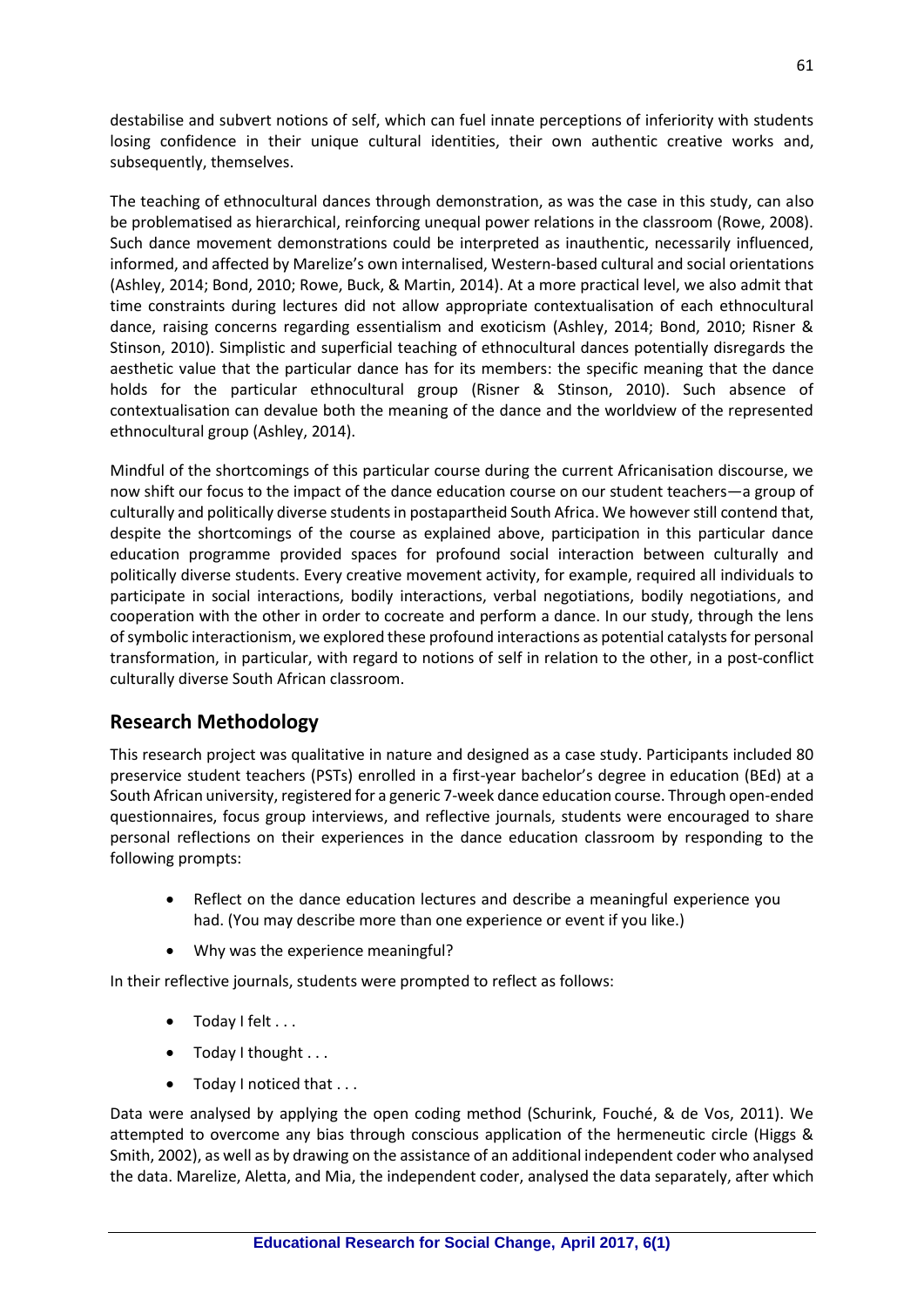final themes were determined during a consensus meeting. Each of us also kept the data sets produced by the different data generation methods separate for initial analysis and triangulation purposes. All three of us, however, concurred that these categories overlapped in a manner that would justify assimilation of the three data generation methods into one set of findings for the discussion.

Marelize's dual role as teacher-researcher posed various concerns with regard to ethics, bias, trustworthiness, and reliability (Dahlberg & McCaig, 2010). For example, her particular position of influence as lecturer, and her personal assumptions and propositions with regard to the impact of this particular dance education course, might have forcefully or subliminally influenced the students' responses and interfered with the neutrality and reliability of the data. In this regard, Marelize was meticulous with her verbal and nonverbal communication to participants. As sole dance education facilitator, she could determine activities and discussions in class, ensuring that students' responses were not influenced and contaminated by means of deliberate discussions related to cultural diversity, awareness of self, self-esteem, intrapersonal development, and so forth. Her role as teacherresearcher provided us with meticulous control over information provided to participants, reducing non-contamination of the data due to a third party involvement.

A limitation of this study, however, is the absent negative voices in the data, affecting credibility (Bazeley, 2013; Morse, 2015). Reanalysis of the data revealed limited incidents of negative experiences, and most of these were resolved constructively. We ascribe this to the absence of a strategic inquiry into the challenges experienced during these dance education sessions. That being said, it is our contention that this case study, despite its limitations, supports the proposition that dance education experiences can promote social change.

# **Discussion of the Findings**

The primary theme emerging from the students' reflections was that this particular dance education programme generated "transformative awareness of the self." This consciousness was primarily evoked through close interactions with diverse others by means of active bodily involvement in dance education activities, which further prompted students to engage more profoundly with the self. These self-reflections stimulated affirmation, liberation and, ultimately, transformation of the self.

The following abbreviations qualify the source of each response: Q = questionnaire, J = journal, and FG = focus group interview. Each abbreviation is followed by the student's number. Focus group interviews indicate the number of the focus group before the student number, for example, FG3.4.X. Because this study concerns issues of social change in a culturally diverse classroom, we believe it is also relevant to indicate the ethnocultural affiliation of the students via symbol  $(X = Xhosa, C =$ coloured, I = Indian,  $Z = Zulu$ ,  $E = white$  English-speaking,  $A = white$  Afrikaner).

## **Affirming the self**

The data indicated that dance education interactions affirmed the participants' sense of self. Student FG6:2.A experienced dance education encounters as "some form of expression and reflection of who we are." During a focus group interview, student FG5:2.E asserted:

*Because obviously if you're a young adult, you still don't fully know basically how to express yourself. You don't always have the best way expressing yourself. . . . So, it's an interesting thing to see for yourself, look here, if I do this movement I can express if I'm angry or if I'm happy, whatever . . .*

Many students referred to increased self-confidence and affirmed self-esteem. They described how they managed to overcome personal reservations, inhibitions, and reticence through involvement in the dance education activities. Student J10.X, for example, recorded in his personal journal: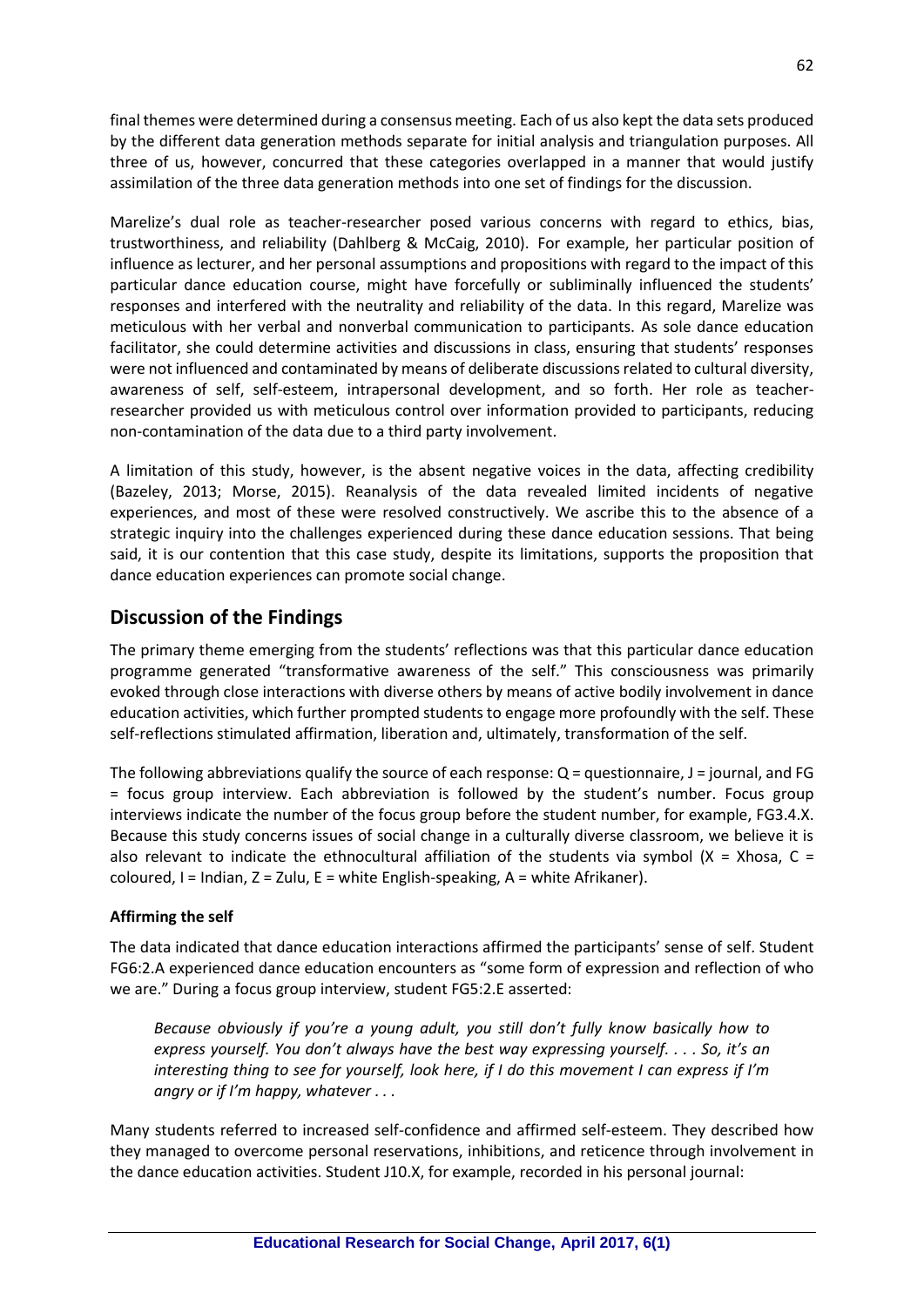*Week 1: Today I felt bad when I was on stage dancing with a partner . . . which made me to be interested to know dancing.*

*Week 2: Today I thought I did pretty well and . . . to improve. Today's performance has lifted me up and made me believe that I can be a good dancer.*

*Week 3: Today I noticed that that I'm more comfortable and able to express myself when working in groups. I'm starting to be creative in my own dancing.*

*Week 4: I felt like I'm growing in confidence as I was in the first few days in the class very shy.*

*Week 5: My confidence grew more and more and I think this will eventually help me in the classroom as well as in church. Before these dance lessons I could not express myself the way I would. Many times I thought about something but was unable to say it. These dance lessons have increased my confidence.*

*Week 6: Today we were given an opportunity to teach our dance movements, which has added and increased my sense of belief that I can stand in front of many people.*

*Week 7: Group work has increased my communication skills. Also the ability to interact with others. My overall impression of the lesson is that it was exciting, morale boosting, also playing a major role in building up my self-esteem.*

This student experienced increased self-confidence, not only in the lecture hall but also beyond (at church). Dance education experiences enhanced his interactions in the lived world, enabling him to develop voice and unearth his own potential as a human being. This awareness empowered him to transcend feelings of insecurity, inferiority, and incompetence. During one of the interviews, student FG2:1.X also referred to enhanced self-esteem:

*It might be hard for me to do something or to say something to you in front of the whole class, but when I get a chance to work with my classmates [during creative movement] it kinda like becomes easier.* 

Similarly, student J4.C mentioned in her journal that dance education "made me relaxed and I wasn't afraid to give my opinion [during group work]. . . . Now I'm confident." This was also evident in student J15.E's journal:

*Weeks 1 and 2: I am also very shy to perform in front of my classmates. I felt uncomfortable and unhappy with the second activity when we had to make a dance in groups. . . . There was much difficulty in communicating with people in my group.* 

*Week 3: Even though I am very shy. . . . The group activities went well today. I felt that my group members communicated a lot better than usual and I was pleased when my suggestions were heard.* 

*Week 4: I also feel that I can participate in a group dance with more confidence . . . I feel confident that I will be able to teach dancing to Intermediate Phase learners.*

*Week 5: I had so much fun and I felt confident.* 

From the above it is clear that dance education experiences afforded students opportunities for selfaffirmation. Since this happened in a culturally and politically diverse group, it subsequently affirmed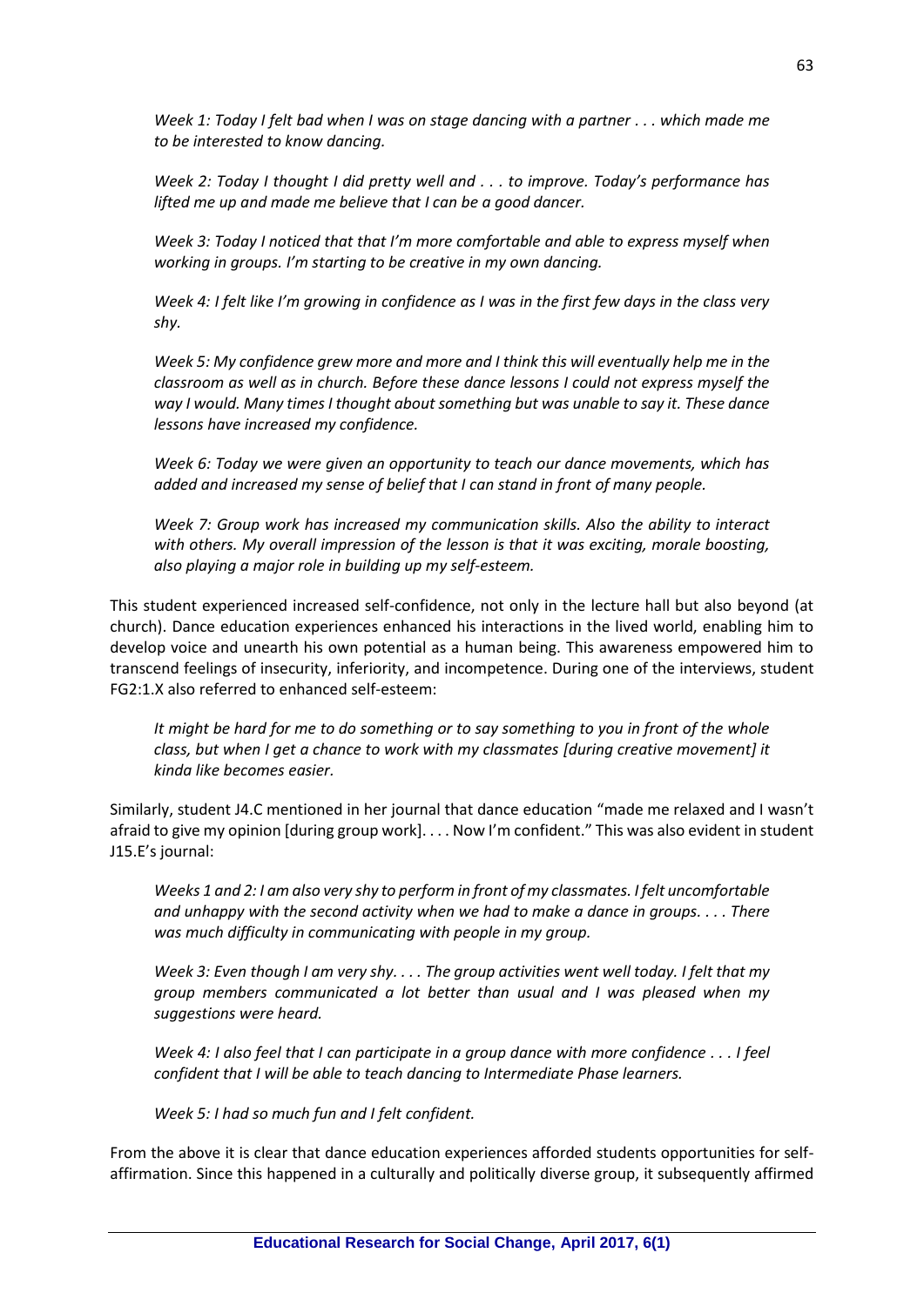individuals' sense of dignity and equality. The data also indicated that students' sense of themselves as inherently creative individuals was affirmed (Keun & Hunt, 2006). They experienced "a sense of achievement" (FG5:4.E) "when you realise you're quite clever at thinking out these interesting ways [to move]" (FG5:2.E).

Co-participation in dance making during small group creative movement activities further enhanced individual self-esteem as it affirmed the self. Student FG3:2.E, for example, mentioned, "I feel worthy and useful during the creative movement activities." Similarly, student FG3:3.E observed that "everyone's ideas were relevant, and everyone could add [contribute]." In her journal, student J4.C wrote, "Today I felt that I mattered in dance class." Student J2.C believed that "it makes each individual feel special." Of particular significance for our study were responses indicating students' confidence expressing themselves in the presence of others: "As each lesson passed I became more comfortable in front of my fellow classmates" (Q16.A). Another student (Q27.E) reiterated in her questionnaire: "Dance helped us as a group to feel more comfortable in front of each other." The data thus also confirm Mans' (1994) assertion that active involvement in dance activities empowers participants, as it enhances the dancer's self-confidence and sense of self-worth. Dance activities "allowed everyone to let go of their fear and social awkwardness and to be in the moment of something new and exciting" (J19.X). Dance education experiences restored some students' confidence in their capacity to make a meaningful contribution in a culturally diverse environment. The awareness that "everyone's ideas are relevant" (FG3:3.E) concomitantly enhanced faith in their own as well as others' capabilities, thus affirming equality. Individual contributions were seen as unique, valuable, and acceptable to the other. In essence, the dance experiences restored and affirmed their sense of equality and dignity, unleashing their potential as active agents in a multicultural group (Bernard, 1999; Constitution, 1996; Soudien, 2012; Taylor, 1994).

The data also indicated that participation in their own ethnocultural dances enabled these students to experience a sense of pride and belonging to their affiliated ethnocultural group because it reaffirmed the value of their own ethnocultural identities in a multicultural context. A Zulu student (FG2:1.Z) observed during an interview:

*Ja . . . and we also did the gumboots one. That was fun because that one I'm familiar with. In my culture we do it. So . . . it was kind of like my culture also came in. I was not only being exposed to different cultures . . . also something that I know, that I know, I got to express myself in it, so for me it was fun.*

Similarly, an Afrikaner student (J8.A) admitted that it "meant a lot" that all her classmates participated in "Afrikaners is plesierig," a *volkspele* [folk dance] associated with the Afrikaner culture. She explained, "it was so much fun because I am Afrikaans." Another Afrikaner student (Q3.A) concurred, admitting that it reinforced her own sense of affiliation, identification with and pride in her own ethnoculture:

*I really loved to do that . . . it was meaningful because I'm Afrikaans and I didn't know how to dance it and thought it was a thing that grew out, that did not exist anymore, but I was wrong. I really learnt something about my culture.*

Ethnocultural identity is informed by the manner in which one makes meaning of one's ethnocultural heritage (Castells, 2006). In contemporary South Africa, reinforcement of Afrikaner identity within a multicultural environment is often frowned upon and interpreted as hegemonic, reinforcing unequal power relations associated with the previous regime. Student Q3.A appreciated the opportunity to celebrate her own ethnocultural identity alongside those of ethnocultural others, despite potential internalised feelings of white Afrikaner guilt. The data thus suggests that participation in ethnocultural dances encouraged the students to embrace their respective ethnocultural identities, regardless of the particular ethnocultural group's association with political history of the country. Embodied rituals, such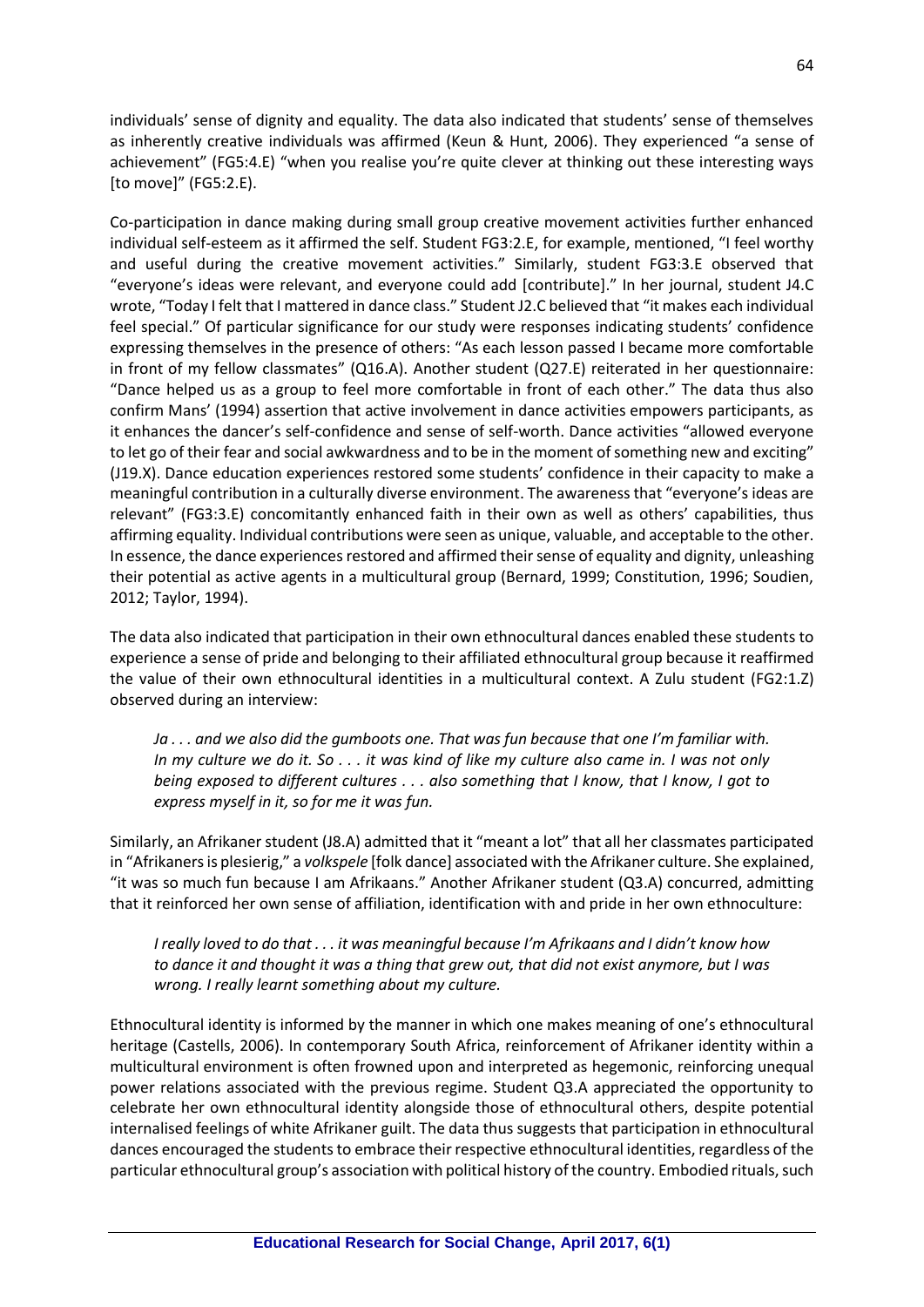as ethnocultural dances, enable meaning making as it upholds and reestablishes the collective values of a particular ethnocultural group (Durkheim, 1915). Participation in one's own ethnocultural dance reinforces the values of one's ethnoculture and, in so doing, facilitates cultural sustainability (Oliveira et al., 2012).

In addition, the data confirmed that collective participation in ethnocultural dances also reestablishes ethnocultural identity when fellow dancers do not share the same ethnoculture. In the multicultural classroom, co-participation of diverse individuals realises the reestablishment of particular ethnocultural identities. It is therefore the other who, through co-participation in the ethnocultural dance, enables a particular individual to reaffirm and take pride in his or her own ethnocultural identity. As such, it is the other who assists the individual to restore the dignity of both the individual and the associated collective. Moreover, the other enables the restoration of the self's dignity. This is significant for negotiations of notions of self in a society formerly segregated on grounds of ethnicity because it indicates the possibility for restoration of dignity for both the former "oppressors" and "oppressed"—important landmarks on the journey of inner transformation (Delport, 2009; Jansen, 2009). Also, this is particularly significant through the lens of *ubuntu* [I am because we are]: my dignity has been restored because of the others' co-participation in my dance. The other enables me to "become human" (Mbiti, 1969).

The data thus suggests that students experienced dance education as a means to express and affirm the self in the presence of the other. Student Q18.A held that "dance is an individual's way of expressing themselves, their thoughts, their emotions and represent their culture." Dance education experiences provided students with an opportunity to recognise and embrace their own potential, affirming their personal, social, and ethnocultural identities (Taylor, 1994). In our study, active and interactive participation with culturally and politically diverse others clearly nurtured the students' inherent sense of dignity, cherishing their own potential and value as a unique human being (Taylor, 1994). Consequently, it enabled students to regard themselves as equal to others—a critical requisite for the restoration of dignity in a post-conflict, transforming society (Bernard, 1999; Green, Janmaat, & Han, 2009).

### **Liberating the self**

The data clearly indicated that active engagement in these dance education activities abetted students to explore and unearth their innate personal potential. These encounters were inherently liberating because they empowered students "to be open and express ourselves" (FG4:1.C) so that "people will really see what type of person you are" (FG3:1.X). Dance education provided a nonjudgemental and nonconforming space, allowing and empowering students the freedom to express their selves to the outside world as active participants in a multicultural South African classroom, irrespective of individual differences, and without fear of condemnation or rejection.

Our data thus intertwine dance education experiences to experiences of freedom, in accord with Susan Stinson's (1997) postulation that dance education enables experiences of freedom. Students experienced dance education as "fun" and "enjoyable" because it made them feel "you're in a better mood, you are more free" (FG3:1.X). For student FG5:4.E, it was "like therapy." In a similar vein, student FG6:3.I experienced that "you generally feel better, it's a release." Student J4.C recorded in her journal: "When we did the traditional dances I felt great and free." Her view was confirmed by student FG5:1.C who mentioned, "It helped me just to free myself . . . just . . . let go and just try things, even if it doesn't work." The experience of freedom was articulated by students FG4:3.E and FG4:C who both expressed their sense of liberation as "everything sort of let go." Student FG6:3.I mentioned, "I don't have to worry about what others expect of me  $\dots$  I can just go and give whatever I have  $\dots$ it's like a sense of relief." As a result, the students were not inhibited by culturally diverse fellow students because they seemed to be "without the fear of being judged" (Q29.E). Student Q12.E, for example, believed that "because of dance we all began to loosen up and become less afraid of what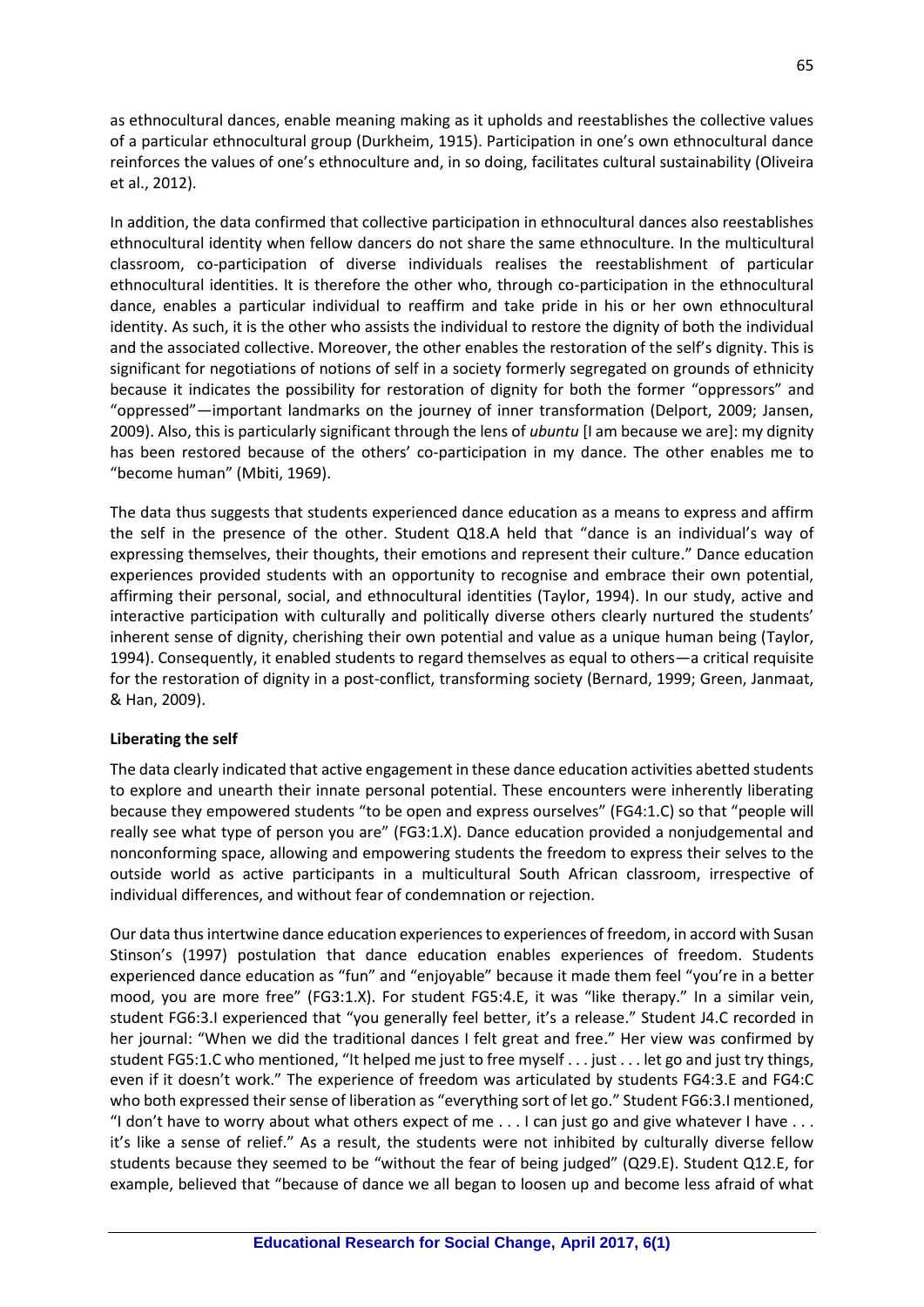others thought of us." Another female student described her sense of liberation as follows: "It brings you out of your shell type of thing. . . . I'm a very shy person and for me to get up there and dance in front of people, is a big thing for me (FG5:2.E)."

Student FG2:3.X experienced dance as revitalising: "It like freshens up our minds and our thoughts." For student J8.A, dance "made me relax and I felt good the whole day," while student FG2:3.X specifically mentioned that dance education experiences enabled her to "free her mind" from her emotional stresses at home. This helped her to "think clearly" in order to make important decisions. Student FG1:1.A furthermore mentioned that, since creative movement activities compelled him to apply his imagination, it also enabled him to transcend the ordinary and mundane, allowing him to escape into an imaginary, "different world." This gave him the opportunity to engage more profoundly with himself as an autonomous human being, reevaluating the impact of others' opinions on his sense of self: "It took me out of my world, into some other reality. So, why care what people think."

These responses are particularly significant in postapartheid South Africa, a post-conflict society still grappling with social injustices such as prejudice, discrimination, disadvantage, and internalised feelings of inferiority, guilt, and shame. Mental stress associated with abject poverty (Department of Education, 2002), crime, domestic violence, child abuse, dysfunctional families (van Niekerk, 2008), and the rapid spread of HIV and AIDS (Wood, 2009) confront South African citizens on a daily basis. The responses indicated that dance education not only provided the participants with a channel for tension release, it also provided a mental space where they could escape the stark realities of everyday life, confirming dance's therapeutic value (Karkou & Sanderson, 2001).

Our data further indicated that these liberating experiences enabled students to uncover a hidden aspect of themselves, in particular, with regard to their creative capacities. "We did not know how we were going to do it but we ended up with something in the end" (FG5:4.E). In her reflective journal, student J2.C admitted, "When given the chance [we] can be far more creative than we think." The dance education sessions taught them that when they are placed "on the spot" (FG4:3.C), they can "think on their feet" (FG6:5.E). Student J4.C noted that dance education "just taught me to think fast and to respond quickly." The success experienced by the students confirms Keun and Hunt's (2006) notion that dance education activities can unleash personal creativity and problem solving abilities. In this regard, students also had to negotiate spaces of cooperation, encourage active participation, and manage diverse views and opinions of diverse others in order to cocreate the dance. "We all think differently so we must all come up with the dance routine we can all agree on" (Student J4.C). Dance education experiences subsequently also provided a space where individuals' creative capacity to solve problems, and their creative capacity to negotiate with the other, could be practised in a multicultural environment. This, in turn, increased the belief in the self to confidently voice opinion and "stand in front of many people" (J10.X). Thus, dance education experiences facilitated self-realisation, freeing the potential of the creative self to act as an able and active agent in a multicultural negotiation. Student FG4.3.E commented as follows:

*That was really interesting to see when you've got like . . . all these different ideas coming through, it gave you such a good idea, to see that these people can have such different ideas and see how groups work so well together. That was really cool, for people who didn't know each other that well.*

In this regard, several students mentioned that group activities made them open and receptive to others' creative ideas. Diverse opinions and suggestions were consequently considered as valuable resources, providing innovative alternatives to normative ways of thinking.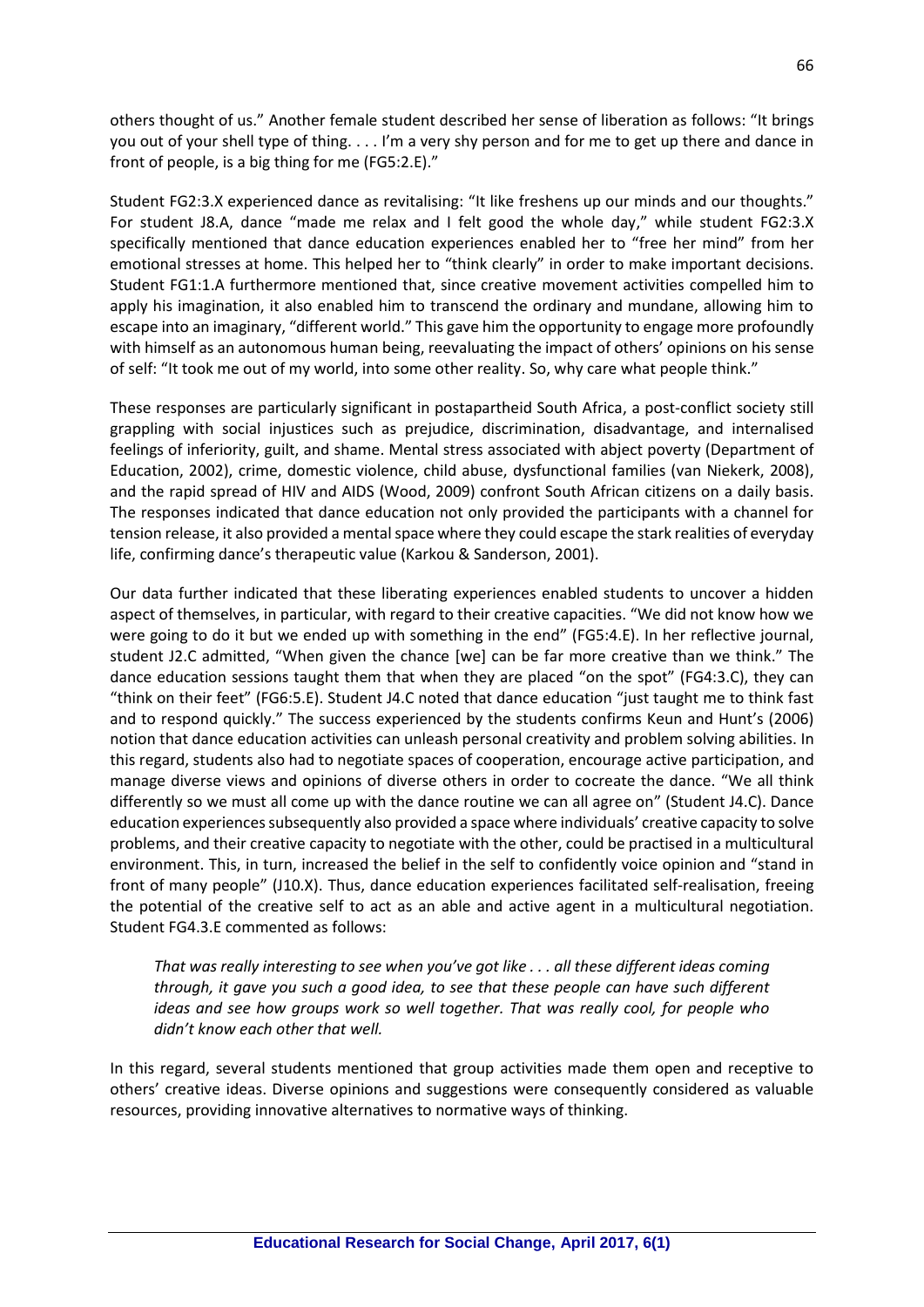### **Transforming the self**

Engagement in this particular dance education programme also challenged the participants to revisit and transform previously held beliefs and perceptions. Responses indicated that interactions in the dance education classroom disrupted students' existing thinking, effecting perspective transformation and, ultimately, personal transformation. This happened through inner dialogues with the self (Atkinson & Housley, 2003). Student FG4:2, for example, recounted:

*You've all got ideas about people, "ah, that's the girl that went to that school." But when you're in this little group and you have to work with them, you can just see that she's just being as silly as I am and it's nice.*

Dance education experiences enabled her to recognise a common, shared humanity that prompted her to transform her perspectives of her classmate. Reflections and inner dialogue with the self, brought about by interactions such as these, transformed interpretations of the world, ultimately altering behaviour towards others. Various students also reported transformed perceptions of peers after joint participation in dance activities. Student Q17.A referred to seeing "a new side" whereas Student FG3:10 alluded to experiencing a "different side" of peers.

Several responses indicated the students' transformed awareness of the class groups' sameness, despite its diverse composition in terms of ethnoculture. Dance education activities provided "a common ground" (FG1:6.E) where "the playing field is levelled" and where "everybody is exactly the same" (FG6:3.I). Student FG6:3.I explained, "We dance before we speak . . . I think there's an innate human need or want to express yourself through movement, and it happens so soon. . . . We learn it before language." During the same interview, an Afrikaner student mentioned that, "because dance is just like those universal languages that everyone . . . it doesn't matter what culture . . . we all can interpret, as some form of expression or some sort of reflection of who we are (FG6:2.A).

Similarly, student J12.E explained: "At first I felt a bit insecure to dance in front of everyone but then I realised that I'm sure most of the class felt the same." The students clearly perceived dance as a universal, shared form of communication and expression of the self, confirming the views of Merleau-Ponty (1945) and Kauffman and Ellis (2007), namely, that human beings share an inborn capacity for and desire to move. Student Q12.E stated: "I believe these dance lessons made us all realise that we are all similar in one way or another," whilst Student Q22.A observed that the dance education experiences "made me realise that everyone is just human." The data indicated that these students' notions of self in relation to the other were transformed, as they experienced a common humanity. An awareness of sameness amongst a group of culturally and politically diverse students, according to Taylor (1994), constitutes the foundation for human dignity, a key requisite for social change in postconflict, postapartheid South Africa.

In the context of current Africanisation discourse in higher education, the potential of dance education to "unfreeze" old ways of thinking (O'Hara, 2003, p. 74) is significant. Individuals' revisions of their perceptions, as demonstrated above, stimulated amendments of individuals' disposition, orientation, and behaviour. In essence, these dance education interactions induced perspective transformation, provoking personal transformation resonating with the aspirations of social change envisioned for South Africa.

# **Conclusion**

In conclusion, we contend that the students who participated in this study's dance education sessions experienced a transformative awareness of the self in a manner that promoted the social change envisioned for South Africa. This awareness was essentially prompted during interactions with diverse others through active, bodily involvement in this course's dance education activities. These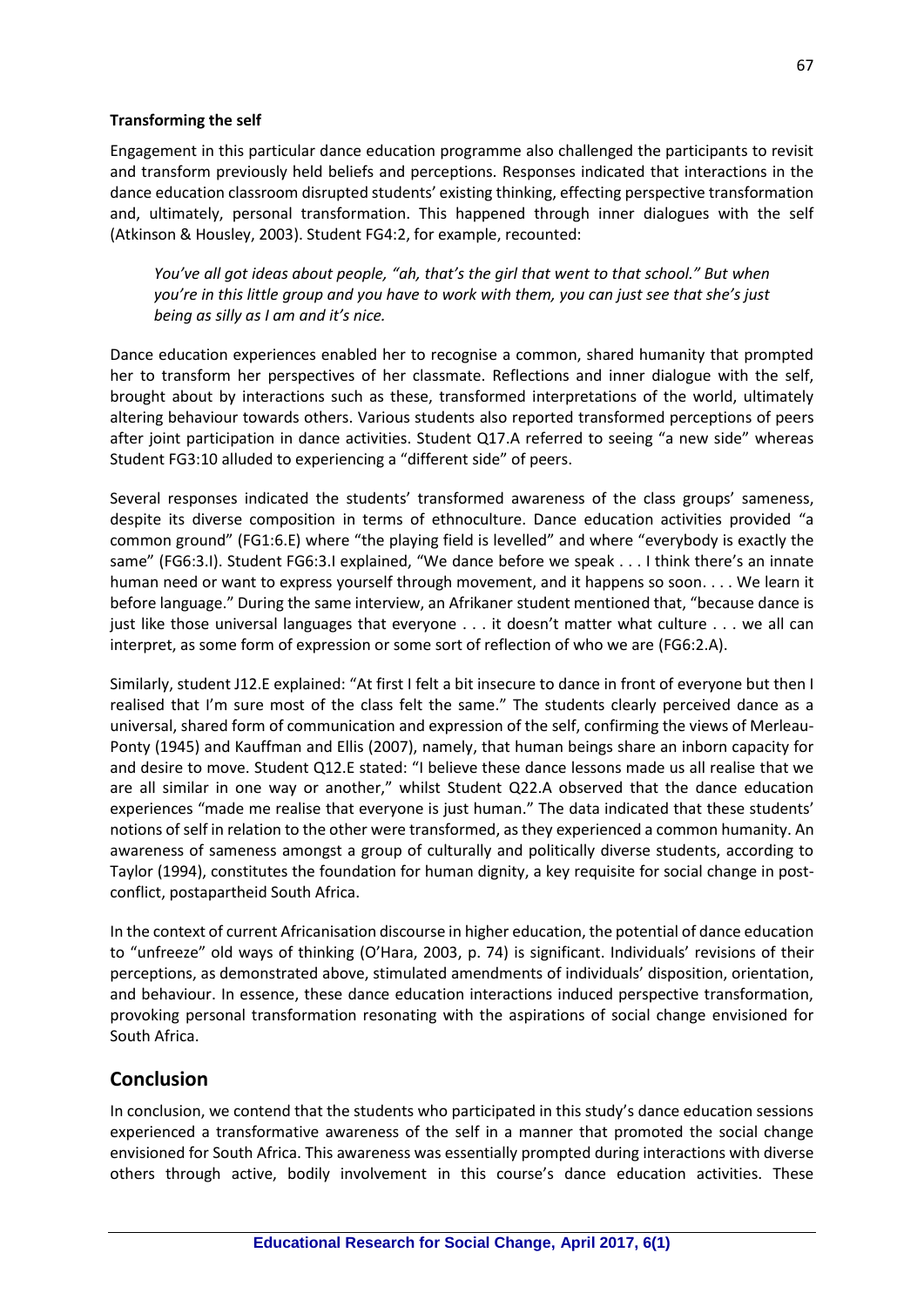interactions prompted students to engage more profoundly with the self in a manner that affirmed the self, particularly in relation to the other. It concomitantly emphasised sameness and difference, resonating with South Africa's motto of "Unity in Diversity." The dance education experiences seemed to liberate participants' ideas of self through enabling physical and mental experiences of freedom, and also by liberating the potential of the self as an active agent in a multicultural environment. Ultimately, dance education provided constructive spaces where students' awareness of themselves and of other participants was sharpened to the degree where they were prompted to revisit and transform their perspectives of the self in relation to the other. This sense making led to revalidations and transformations of personal meanings of self in relation to the other, ultimately affecting behaviour during social interactions and, in so doing, promoting social change. It is thus our contention that this particular dance education course, despite its shortcomings, provided interactive spaces conducive to social change. These interactive spaces, in accordance with symbolic interactionism, enabled alteration of perspectives with regard to the self, in relation to the other, and also in relation to society (Plummer, 2004).

### **References**

- Adams, B. G., van de Vijver, F. J. R., de Bruin, G. P., & Bueno Torres, C. (2014). Identity in descriptions of Others across ethnic groups in South Africa. *Journal of Cross-Cultural Psychology, 45*(9), 1411– 1433.
- Adinku, O. (2004). Cultural education in Ghana: A case study of dance development in the University system. *Dance Chronicle, 27*(1), 49–66.
- Ashley, L. (2014). Encountering challenges in teacher education: Developing culturally pluralist pedagogy when teaching dance from contextual perspectives in New Zealand. *Research in Dance Education, 15*(3), 254–270.
- Atkinson, P., & Housley, W. (2003). *Interactionism*. London, UK: SAGE.
- Bazeley, P. (2013). Qualitative data analysis: Practical strategies. London, UK: SAGE.
- Bell, L. A. (2007). Theoretical foundations for social justice education. In M. Adams, L. A. Bell, & P. Griffin (Eds.), *Teaching for diversity and social justice* (pp. 1–14). New York, USA: Routledge.
- Bernard, P. (1999). *Social cohesion: A critique* (CPRN Discussion Paper No. F|09). Retrieved from [http://www.cprn.org/documents/15743\\_en.pdf](http://www.cprn.org/documents/15743_en.pdf)
- Blum, L. (2014). Three educational values for a multicultural society: Difference recognition, national cohesion and equality. *Journal of Moral Education, 43*(3), 332–344.
- Blumer, H. (1986). *Symbolic interactionism: Perspective and method*. California, USA: University of California Press.
- Bond, K. (2010). Graduate dance education in the United States: 1985–2010*. Journal of Dance Education, 10*(4), 122–135.
- Bruinders, S. R. (2012). *Parading respectability: An ethnography of the Christmas bands movement in the Western Cape, South Africa* (Unpublished doctoral dissertation). Graduate College of the University of Illinois at Urbana-Champaign, USA.
- Castells, M. (2006). Globalisation and identity: A comparative perspective. *Transfer: Journal of contemporary culture*, *1*, 56–67. Retrieved from http://llull.cat/IMAGES\_175/transfer01-foc01.pdf
- Constitution of the Republic of South Africa, Act No. 108 of 1996. Retrieved from <http://www.gov.za/sites/www.gov.za/files/images/a108-96.pdf>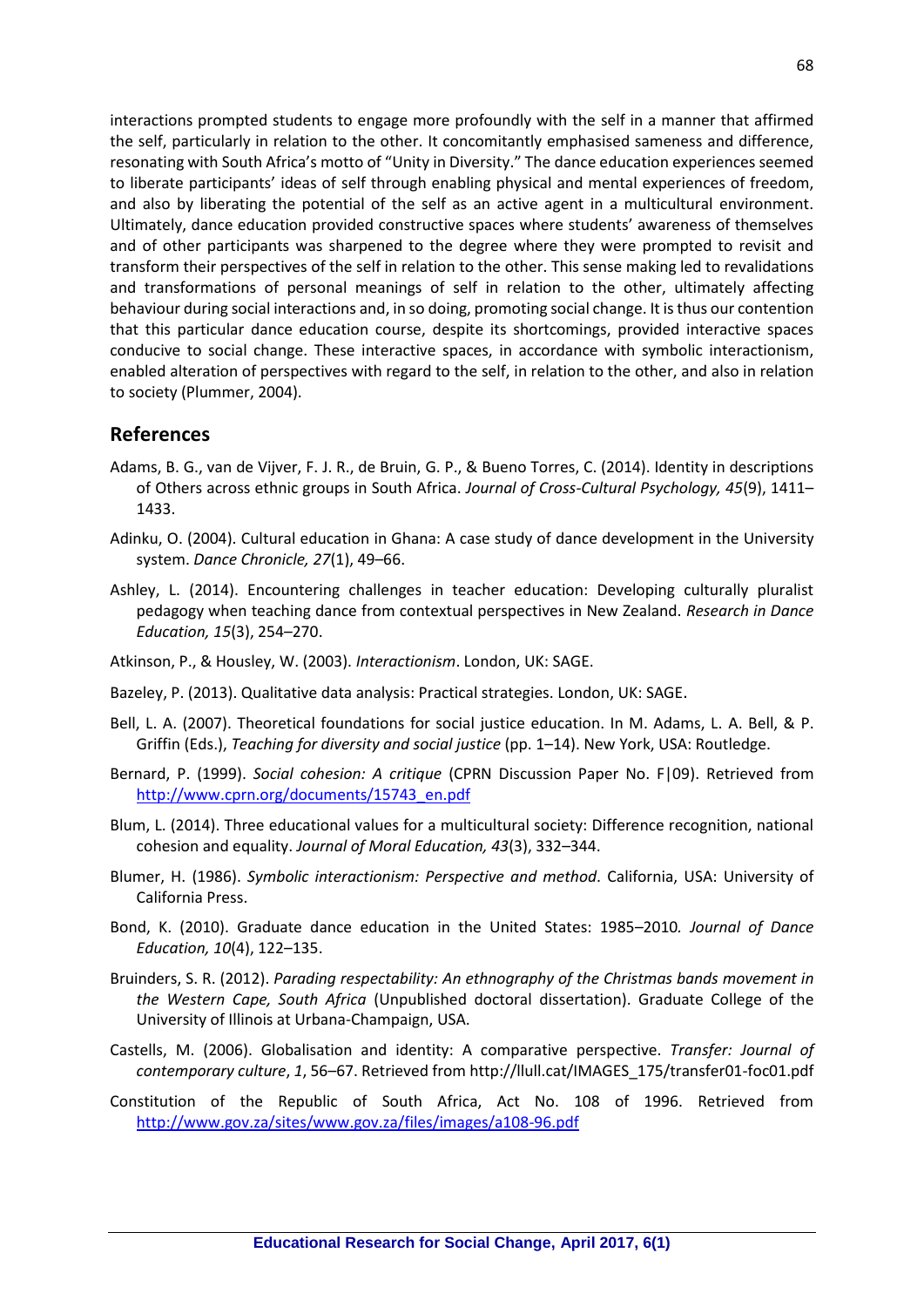- Cooley, C. H. (2010). Social consciousness. In M. David (Ed.), *Methods of interpretive sociology, Volume III* (pp. 15–31). London, UK: SAGE. (Original work published in 1907 in *American Journal of Sociology, 12*(5) pp. 675–694)
- Costandius, E., & Bitzer, E. (2014). Opening up spaces for social transformation: Critical citizenship education in a post-conflict South African university context. *Education, Citizenship and Social Justice, 9*(2), 128–139.
- Dahlberg, L., & McCaig, C. (2010). Practitioner research and the research process. In L. Dahlberg & C. McCaig (Eds.), *Practical research and evaluation: A start-to-finish guide for practitioners*(pp. 1–12). London, UK: SAGE.
- David, M. (Ed.). (2010). *Methods of interpretive sociology* (SAGE benchmarks in social research methods, Volume III). London, UK: SAGE.
- Delport, A. C. (2009). *Emotions, social transformation and education*. Pretoria, South Africa: UNISA.
- Denzin, N. K. (2010). Symbolic interactionism and ethnomethodology: A proposed synthesis. In M. David (Ed.), *Methods of interpretive sociology, Volume III* (pp. 337–355). London, UK: SAGE. (Original work published in 1969, *American Sociological Review*, *34*, pp. 922–934)
- Denzin, N. K. (2009). The research act: A theoretical introduction to sociological methods. Edison, USA: Aldine Transaction.
- Department of Basic Education of South Africa. (2011). National Curriculum Statement (NCS): Curriculum and assessment policy statement (CAPS), Foundation Phase: Grades R–3, Life Skills. Pretoria, South Africa: Department of Basic Education.
- Department of Education of South Africa. (2002). *Policy: Revised National Curriculum Statement Grades R*–*9: Overview.* Pretoria, South Africa: Department of Education. Retrieved from <http://www.education.gov.za/Portals/0/CD/GET/doc/overview.pdf?ver=2006-11-21-100143-000>
- Du Bois, W. E. B. (1903). *The souls of black folk*. Retrieved from [http://www.wwnorton.com/college/history/give-me-liberty4-brief/docs/WEBDuBois-](http://www.wwnorton.com/college/history/give-me-liberty4-brief/docs/WEBDuBois-Souls_of_Black_Folk-1903.pdf)Souls of Black Folk-1903.pdf
- Durkheim, E. (1915). *The elementary forms of the religious life* [trans. J. W. Swain]. London, UK: George Allan & Unwin.
- Eddy, M. (2009). A brief history of somatic practices and dance: Historical development of the field of somatic education and its relationship to dance*. Journal of Dance and Somatic Practices*, *1*(1), 5– 27.
- Edwards, S. D. (2010). Dance for health: A disclosure. African Journal for Physical Health Education, Recreation and Dance (AJPHERD), 16(1), 129–146.
- Glasser, S. (2000). Is dance political movement? In D. Williams (Ed.), *Anthropology and human movement: Searching for origins* (pp. 19–38). Maryland, USA: Scarecrow Press.
- Green, A., Janmaat, J. G., & Han, C. (2009). *Regimes of social cohesion.* Retrieved from <https://core.ac.uk/download/pdf/4159824.pdf?repositoryId=161>
- Higgs, P., & Smith, J. (2002). *Rethinking truth*. Cape Town, South Africa: JUTA.
- Jansen, J. D. (2009). Knowledge in the blood: Confronting race and the apartheid past. Stanford, USA: Stanford University Press.
- Karkou, V., & Sanderson, P.(2001). Dance movement therapy in the UK: A field emerging from dance education. *European Physical Education Review*, *7*(2), 137–155.
- Kauffman, K., & Ellis, B. (2007). Preparing pre-service generalist teachers to use creative movement in K–6. *Journal of Dance Education*, *7*(1), 7–13.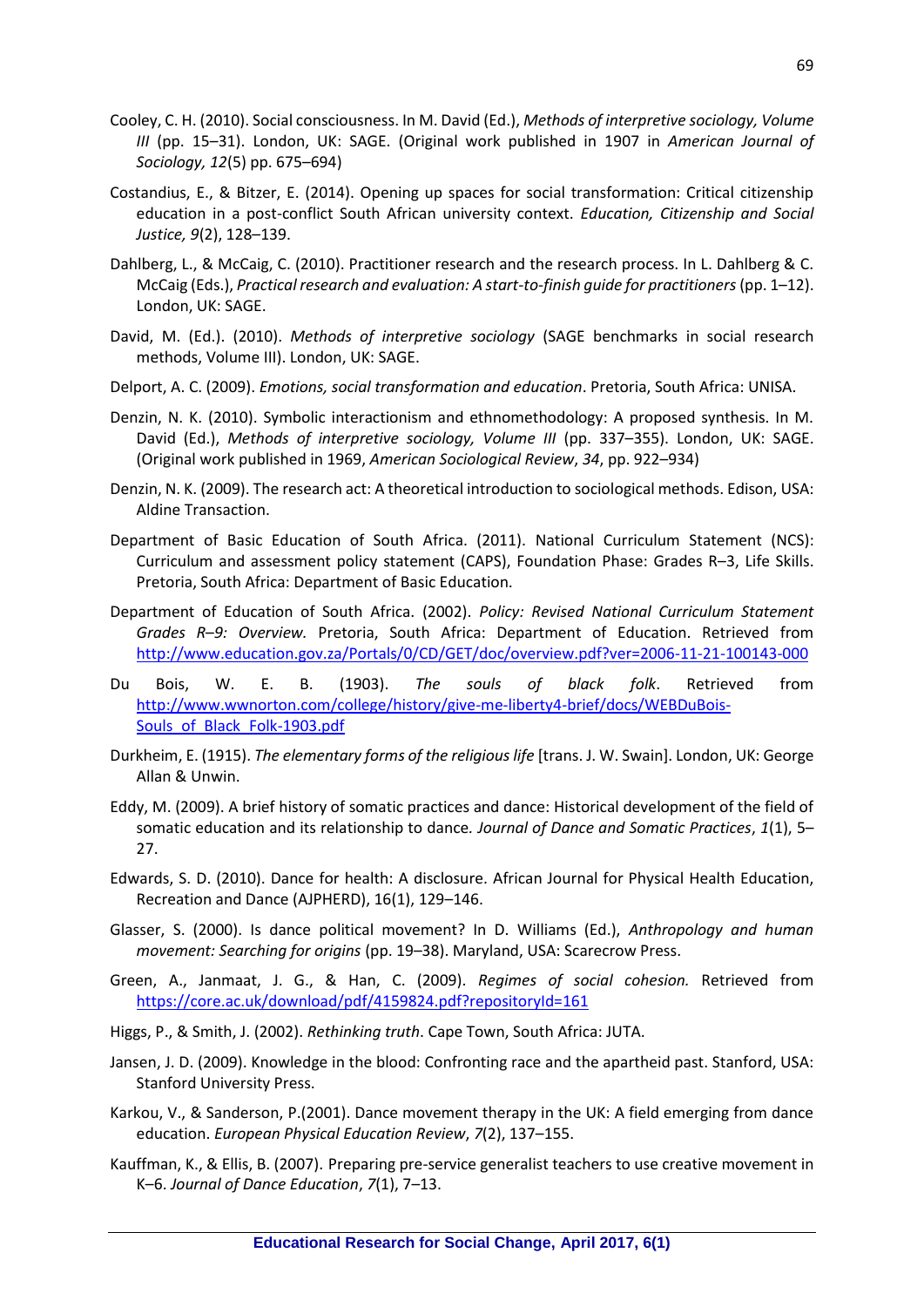- Keun, L., & Hunt, P. (2006). Creative dance: Singapore children's creative thinking and problem-solving responses. *Research in Dance Education, 7*(1), 35–65.
- Koff, S. R. (2000). Toward a definition of dance education. *Childhood Education, 77*(1), 27–32.
- Luescher, T. (2016). Towards an intellectual engagement with the #student movements in South Africa. *Politikon, 43*(1), 145–148.
- Luong, M. P., & Nieke, W. (2014). Conceptualizing quality education from the paradigm of recognition. *Journal of Education and Practice, 5*(18), 178–191.
- Mans, M. E. (1994). The co-supportive roles of music and dance in Namibian arts education. In H. Lees (Ed.), *Musical connections: Tradition and change* (pp. 60–69). Auckland, New Zealand: International Society for Music Education.
- Mbiti, J. S. (1969). *African religions and philosophy*. London, UK: Heinemann.
- Merleau-Ponty, M. (1945). *Phenomenology of perception*. London, UK: Routledge.
- Morse, J. M. (2015). Critical analysis of strategies for determining rigor in qualitative inquiry. *Qualitative Health Research, 12*(9), 1–11.
- O'Hara, M. (2003). Cultivating consciousness: Carl R. Rogers' person-centered group process as transformative androgogy. *Journal of Transformative Education, 1*(1), 64–79.
- Oliveira, J. L., Naveda, L., Gouyon, F., Reis, L. P., Sousa, P., & Leman, M. (2012). A parameterizable spatiotemporal representation of popular dance styles for humanoid dancing characters. *EURASIP Journal on Audio, Speech, and Music Processing, 18,* 1–20. Retrieved from <http://asmp.eurasipjournals.com/content/pdf/1687-4722-2012-18>
- Oloyede, O. (2009). Critical reflection on the report of the ministerial committee on transformation, social cohesion and the elimination of discrimination in public higher education. *Perspectives in Education, 27*(4), 426–434.
- Plummer, K. (2004). Symbolic interactionism. In, M. S. Lewis-Beck, A. Bryman, & T. Furing Liao (Eds.), *Encyclopedia of social science research methods.* Thousand Oaks, USA: SAGE.
- Risner, D., & Stinson, S. W. (2010). Moving social justice: Challenges, fears and possibilities in dance education. *International Journal of Education & the Arts, 11*(6), 1–26.
- Rowe, N. (2008). Dance education in the occupied Palestinian territories: Hegemony, counterhegemony and anti-hegemony. *Research in Dance Education, 9*(1), 3–20.
- Rowe, N., Buck, R., & Martin, R. (2014). The gaze or the groove? Emerging themes from the *New Meanings and Pathways: Community Dance and Dance Education Symposium* in Beijing. *Research in Dance Education, 16*(2), 184 –197.
- Schurink, W., Fouché, C. B., & de Vos, A. S. (2011). Qualitative data analysis and interpretation. In A. S. de Vos, H. Strydom, C. B. Fouché, C. S. L. & Delport (Eds.), *Research at grassroots: For the social sciences and human service professions* (4th ed., pp. 397–423). Pretoria, South Africa: Van Schaik.
- Smith, P., & Riley, A. (2009). *Cultural theory: An introduction* (2nd ed.). Malden, USA: Wiley-Blackwell.
- Soudien, C. (2008). Report of the Ministerial Committee on transformation and social cohesion and the elimination of discrimination in public higher education institutions. Retrieved from [https://www.cput.ac.za/storage/services/transformation/ministerial\\_report\\_transformation\\_soc](https://www.cput.ac.za/storage/services/transformation/ministerial_report_transformation_social_cohesion.pdf) ial cohesion.pdf
- Soudien, C. 2012. Realising the dream: Unlearning the logic of race in the South African school. Cape Town, South Africa: HSRC Press.